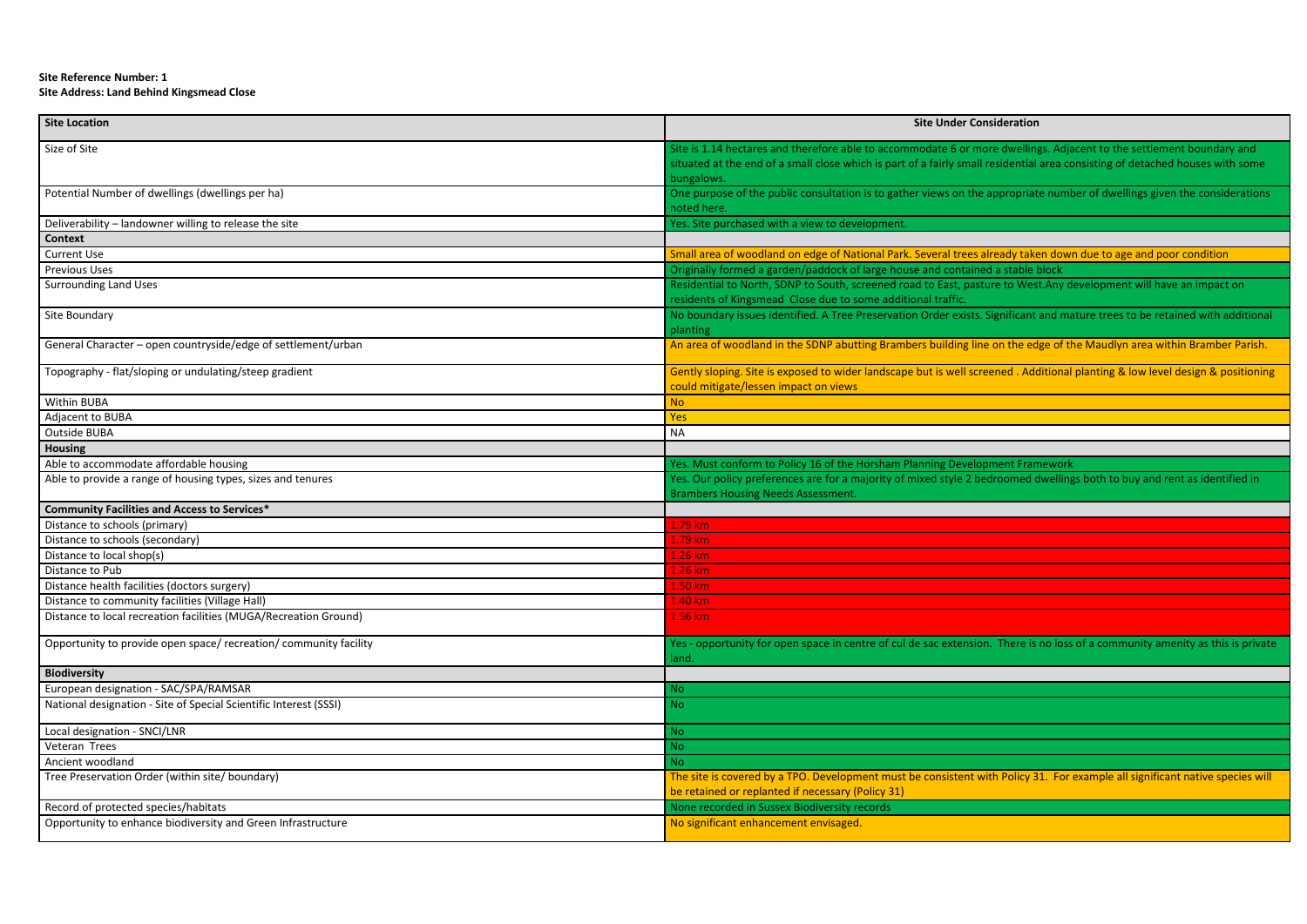| Landscape                                               |                                                                                          |
|---------------------------------------------------------|------------------------------------------------------------------------------------------|
|                                                         | Yes. Identified need for housing and so little land to provide it is reason for consider |
| Within SDNP                                             | Development will need to demonstrate how character of site has been maintained to        |
|                                                         | the HDPF.                                                                                |
| Adjacent to SDNP                                        | l No                                                                                     |
| Views into site (wide/framed/screened/long/short)       | Long views from Annington Hill and from short part of S Downs Way mitigated by cu        |
|                                                         | footslopes. Additional planting & low level design & positioning could mitigate/lesse    |
| Views out of the site (wide/framed/screened/long/short) | No. Screening prevents long views to Annington Hill . Any view to West will not be in    |
| Inter village gap                                       | No. Development of this site will not contribute to further settlement coalescence.      |
| Relationship to designated local green space            | No. There are no designated local green space in this area,                              |
| Opportunity to enhance landscape                        | No. However, the boundary of the site is covered with native species and there is an     |

| Heritage                                                 |                                                                                                                                                                                                      |
|----------------------------------------------------------|------------------------------------------------------------------------------------------------------------------------------------------------------------------------------------------------------|
| Impact on Listed Building and its setting                | No impact on a listed building                                                                                                                                                                       |
| Is the site located in/adjacent to the Conservation Area | Neither adjacent or in Conservation area, and cannot be seen from one.                                                                                                                               |
| Impact on locally listed building                        | No locally listed buildings within the vicinity of the site.                                                                                                                                         |
| Impact on Scheduled Ancient Monument                     | Bramber Castle is 1.5 km from the site and completely screened from it.                                                                                                                              |
| Impact on Locally Listed Heritage Assets                 | No impact.                                                                                                                                                                                           |
| Other archaeological interest present                    | None recorded                                                                                                                                                                                        |
| Opportunity to enhance heritage assets                   | No.                                                                                                                                                                                                  |
| <b>Transport</b>                                         |                                                                                                                                                                                                      |
| Distance to public transport (minimum hourly service)    | .57 km                                                                                                                                                                                               |
| Access to highway                                        | Site currently has access from Kingsmead Close                                                                                                                                                       |
| Site generate significant additional traffic/congestion  | Some impact on Kingsmead Close and less so on remainder of residential area. Significance dependant on number of<br>dwellings. We would suggest a cul de sac development to contain the development. |
| Pedestrian access                                        | No new footway connection necessary as any development would be an extension to the existing Close.                                                                                                  |
| Public rights of way present                             | No Rights of Way through site                                                                                                                                                                        |
| Access by bike                                           | Yes. Access available to local cycle routes.                                                                                                                                                         |
| <b>Economic Development</b>                              |                                                                                                                                                                                                      |
| Distance to employment sites*                            | 1.38 km                                                                                                                                                                                              |
| Loss of employment site                                  | No                                                                                                                                                                                                   |
| Opportunity for employment                               | None but no identified need                                                                                                                                                                          |
| <b>Flooding</b>                                          |                                                                                                                                                                                                      |
| Within Flood zone 1 (low risk)                           | No.                                                                                                                                                                                                  |
| Flood zone 2 (medium risk)                               | No.                                                                                                                                                                                                  |
| Flood zone 3 (highest risk)                              | <b>No</b>                                                                                                                                                                                            |
| Surface water flooding issues                            | <b>None</b>                                                                                                                                                                                          |
| <b>Environmental Quality</b>                             |                                                                                                                                                                                                      |
| Water quality issues                                     | None identified                                                                                                                                                                                      |
| Air quality issues                                       | No air quality issues identified                                                                                                                                                                     |

eason for consideration of site. (HDPF Pol 31).  $s$  been maintained to conform with Policies 25,33 and 34 of

Way mitigated by current screening. Site part of Adur Scarp fould mitigate/lessen impact on views West will not be impacted.

ecies and there is an opportunity to extend this.

| m one.                                                                    |
|---------------------------------------------------------------------------|
|                                                                           |
| from it.                                                                  |
|                                                                           |
|                                                                           |
|                                                                           |
|                                                                           |
|                                                                           |
| sidential area. Significance dependant on number of<br>n the development. |
| Id be an extension to the existing Close.                                 |
|                                                                           |
|                                                                           |
|                                                                           |
|                                                                           |
|                                                                           |
|                                                                           |
|                                                                           |
|                                                                           |
|                                                                           |
|                                                                           |
|                                                                           |
|                                                                           |
|                                                                           |
|                                                                           |